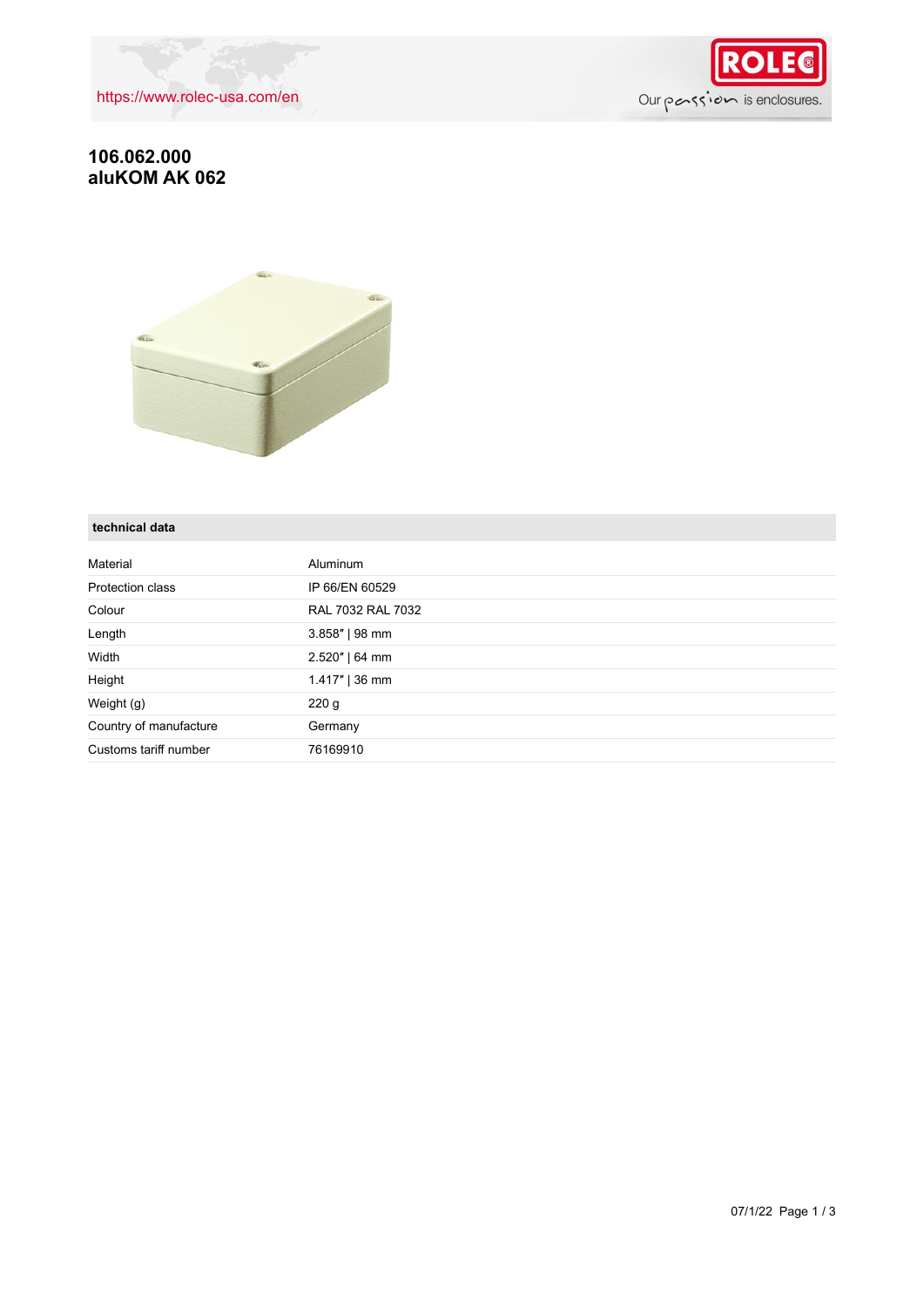

### **aluKOM**

CLASSIC, INDUSTRY STANDARD DIECAST ALUMINUM ENCLOSURES FOR INDUSTRIAL EQUIPMENT

#### **IP 66**

aluKOM is a watertight IP66 enclosure made from diecast aluminum which has gone on to become the global standard since its introduction. Originally developed as a terminal enclosure, it is ideal for mounting all types of electronic and electrical components.

The large range of sizes is suitable for many different applications. aluKOM is also available with an RFI/EMI shielded gasket. Threaded screw bosses are provided in the base for fitting circuit boards, terminal rails, mounting plates etc. Compatible cable glands and accessories are also available.

We can supply aluKOM enclosures fully customized to your requirements.

Enclosure sizes 24

Additional info Compatible with available standard products

Wide variety of accessories

Optional: EMC model also available

Enclosure Die-cast aluminum

EN AC 44300/EN AC-44200 (DIN EN 1706)

1° mold slope for casting ejection > internal circumference dimensions decrease by 1° towards enclosure bottom.

Fastening Separate screw channels, fastening brackets available as accessories

Internal mounting M4/M6 fastening thread in lateral bars on the enclosure base

Ingress protection IP 66 / EN 60529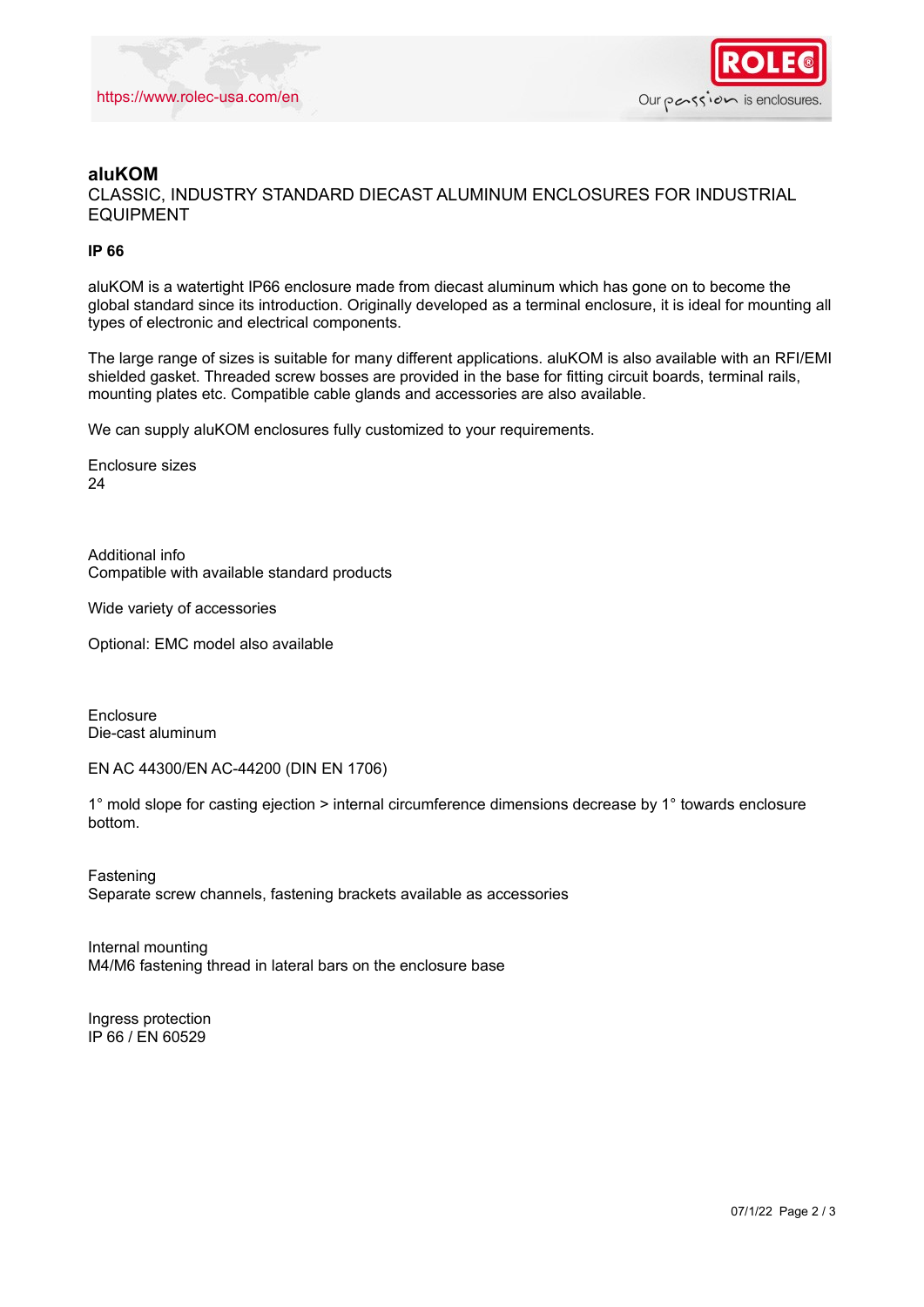### <https://www.rolec-usa.com/en>



Gasket Chloroprene O-ring gasket (CR)

or: TPE molded gasket, silicone-free

Optional: Silicone gasket

Lid screws Stainless steel 1.4567, captive

Surface Powder coating, pebble gray RAL 7032

Optional: Special colors

Optional: Corrosion protection

Customizing Learn more about our full customizing service for installation-ready enclosures